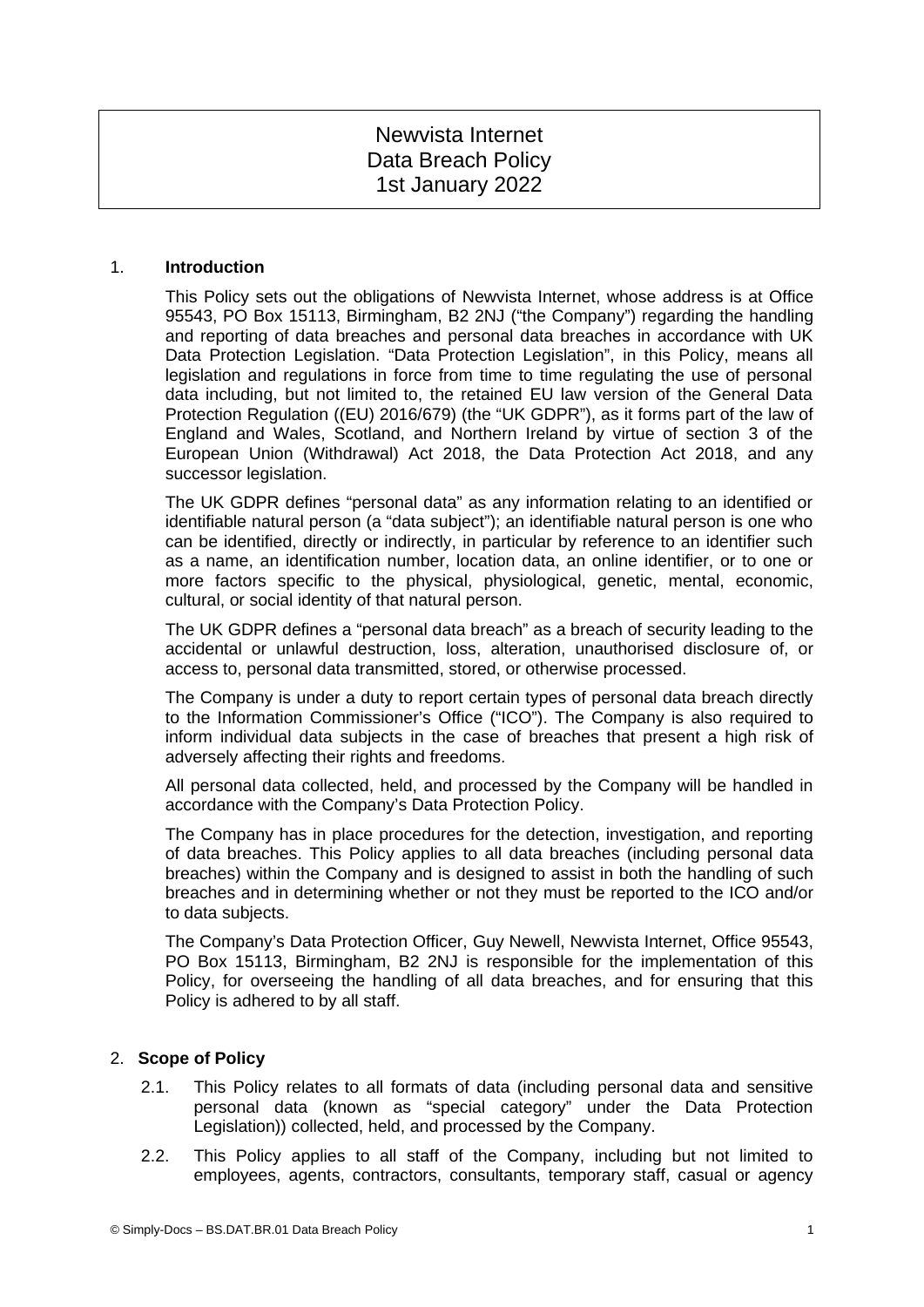staff, or other suppliers or data processors working for or on behalf of the Company.

2.3. This Policy applies to all data breaches, whether suspected or confirmed.

## 3. **Data Breaches**

- 3.1. For the purposes of this Policy, a data breach means any event or action (accidental or deliberate) which presents a threat to the security, integrity, confidentiality, or availability of data.
- 3.2. Incidents to which this Policy applies may include, but not be limited to:
	- 3.2.1 the loss or theft of a physical data record;
	- 3.2.2 the loss or theft of computer equipment (e.g. laptop), mobile devices (e.g. smartphone or tablet), portable data storage devices (e.g. USB drive), or other data storage devices;
	- 3.2.3 equipment failure;
	- 3.2.4 unauthorised access to, use of, or modification of data (or inadequate access controls allowing unauthorised access, use, or modification);
	- 3.2.5 unauthorised disclosure of data;
	- 3.2.6 human error (e.g. sending data to the wrong recipient);
	- 3.2.7 unforeseen circumstances such as fire or flood;
	- 3.2.8 hacking, phishing, and other 'blagging" offences whereby information is obtained by deception;

#### 4. **Internal Reporting**

- 4.1. If a data breach is discovered or suspected, members of staff should complete a Data Breach Report Form (available from <https://www.websites4gps.co.uk/dataprotection) and send the completed form to the Company's Data Protection Officer.
- 4.2. A completed Data Breach Report Form should include full and accurate details about the incident including, but not limited to (where applicable):
	- 4.2.1 the time and date of the breach;
	- 4.2.2 the time and date the breach was discovered;
	- 4.2.3 the type(s) of data involved;
	- 4.2.4 where the breach involves personal data, the categories(s) of data subject to which the personal data relates (e.g. customers, employees etc.);
	- 4.2.5 whether or not any sensitive personal data is involved;
	- 4.2.6 how many data subjects are likely to be affected (if known).
- 4.3. Where appropriate, members of staff should liaise with The Data Protection Officer when completing a Data Breach Report Form.
- 4.4. If a data breach occurs or is discovered outside of normal working hours, it should be reported as soon as is reasonably practicable.
- 4.5. Unless and until instructed to by the Company's Data Protection Officer, members of staff should not take any further action with respect to a data breach.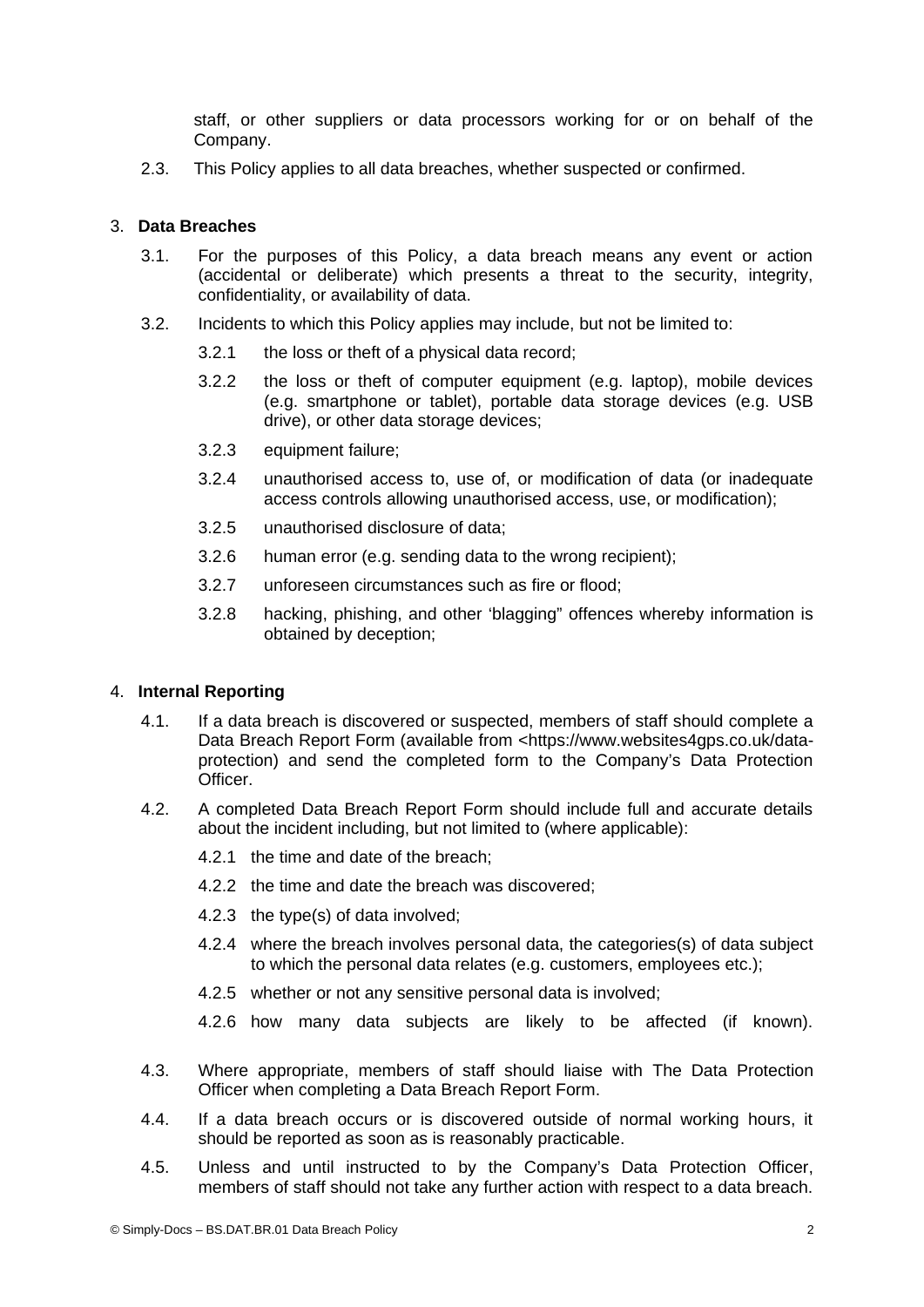In particular, individual members of staff should not take it upon themselves to notify affected data subjects, the ICO, or any other individuals or organisations.

## 5. **Initial Management and Recording**

- 5.1. Upon receipt of a Data Breach Report Form (or upon being notified of a data breach in any other way), the Company's Data Protection Officer shall begin by determining whether the data breach is still occurring. If this is the case, appropriate steps shall be taken immediately to minimise the effects of the data breach and to stop it.
- <span id="page-2-1"></span>5.2. Having established the above, the following steps shall then be taken with respect to the data breach:
	- 5.2.1 undertake an initial assessment of the data breach, liaising with the relevant staff and departments where appropriate, to establish the severity of the data breach;
	- 5.2.2 contain the data breach and, to the extent reasonably practicable, recover, amend, or restrict the availability of (e.g. by changing or revoking access permissions or by temporarily making the data unavailable electronically) the affected data;
	- 5.2.3 determine whether anything further can be done to recover the data and/or other losses, and to limit the damage caused by the breach;
	- 5.2.4 establish who needs to be notified initially (including, if physical records or equipment have been lost or stolen, the police) as part of the initial containment;
	- 5.2.5 determine, in liaison with the relevant staff and departments, the best course of action to resolve and remedy the data breach; and
	- 5.2.6 record the breach and the initial steps taken above in the Company's Data Breach Register.
- 5.3. Having completed the initial steps described above, the Company's Data Protection Officer shall proceed with investigating and assessing the data breach as described in Part [6](#page-2-0), below.

#### <span id="page-2-0"></span>6. **Investigation and Assessment**

- 6.1. The Company's Data Protection Officer shall begin an investigation of a data breach as soon as is reasonably possible after receiving a Data Breach Report Form (or being notified in any other way) and, in any event, within 24 hours of the data breach being discovered and/or reported.
- 6.2. Investigations and assessments must take the following into account:
	- 6.2.1 the type(s) of data involved (and, in particular, whether the data is personal data or sensitive personal data);
	- 6.2.2 the sensitivity of the data (both commercially and personally);
	- 6.2.3 what the data breach involved;
	- 6.2.4 what organisational and technical measures were in place to protect the data;
	- 6.2.5 what might be done with the data as a result of a breach (including unlawful or otherwise inappropriate misuse);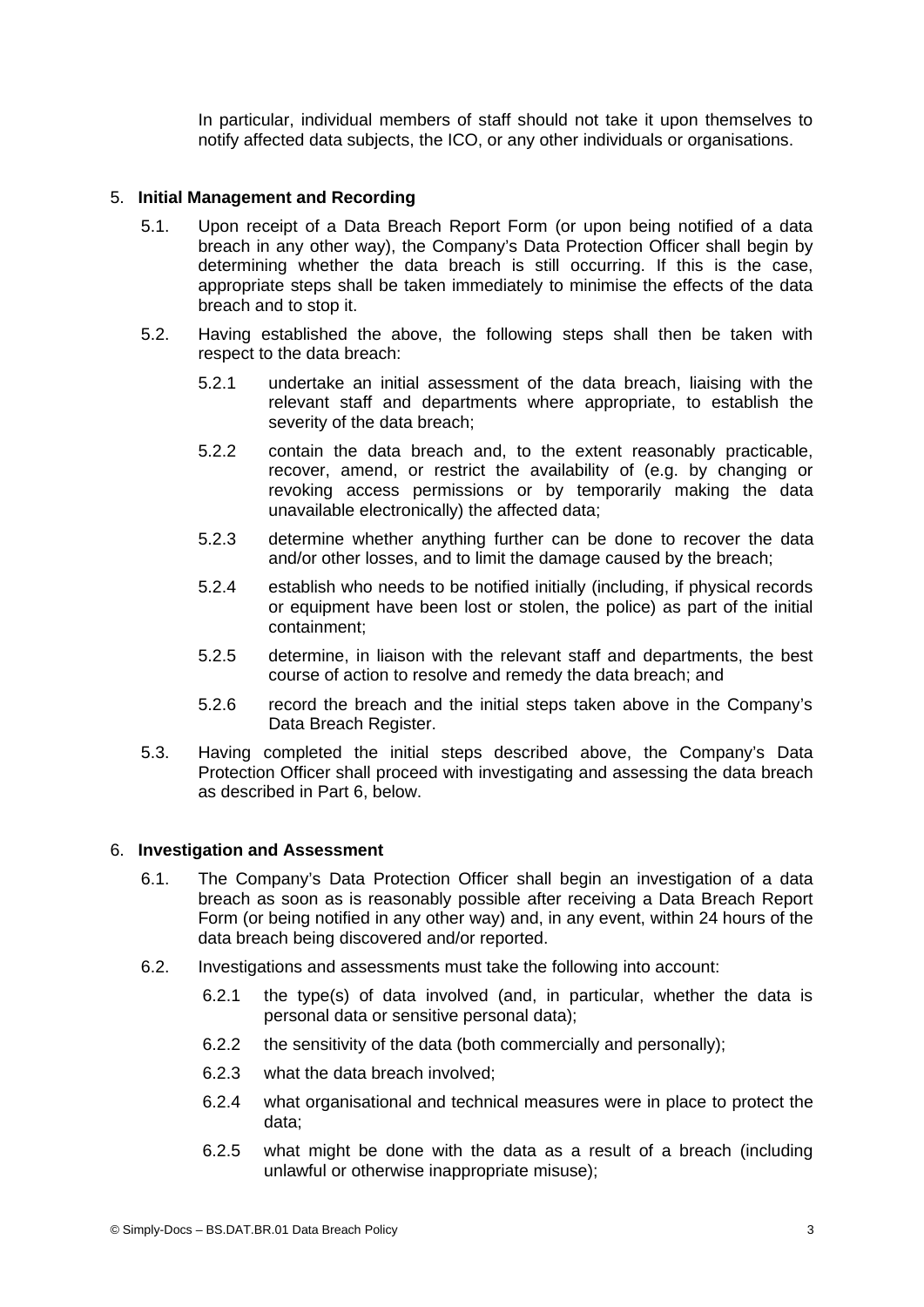- 6.2.6 where personal data is involved, what that personal data could tell a third party about the data subjects to whom the data relates;
- 6.2.7 the category or categories of data subject to whom any personal data relates;
- 6.2.8 the number of data subjects (or approximate number if calculating an exact number is not reasonably practicable) likely to be affected by the data breach;
- 6.2.9 the potential effects on the data subjects involved;
- 6.2.10 the potential consequences for the Company;
- 6.2.11 the broader consequences of the data breach, both for data subjects and for the Company.
- 6.3. The results of the investigation and assessment described above must be recorded in the Company's Data Breach Register.
- 6.4. Having completed the investigation and assessment described above, the Company's Data Protection Officer shall determine the parties to be notified of the breach as described in Part [7](#page-3-0), below.

## <span id="page-3-0"></span>7. **Notification**

- 7.1. The Company's Data Protection Officer shall determine whether to notify one or more of the following parties of the breach:
	- 7.1.1 affected data subjects;
	- 7.1.2 the ICO;
	- 7.1.3 the police;
	- 7.1.4 the Company's insurers;
	- 7.1.5 affected commercial partners.
- 7.2. When considering whether (and how) to notify individual data subjects in the event of a personal data breach, the following should be considered:
	- 7.2.1 the likelihood that data subjects' rights and freedoms as set out in the Data Protection Legislation (and the Company's Data Protection Policy) will be adversely affected;
	- 7.2.2 whether there is a legal or contractual requirement to notify;
	- 7.2.3 whether measures in place to protect the affected personal data (e.g. pseudonymisation or encryption) have been applied, thereby rendering the data unusable to any unauthorised parties;
	- 7.2.4 whether measures have been taken following the data breach that will ensure that a high risk to the rights and freedoms of affected data subjects is no longer likely to occur;
	- 7.2.5 the benefits to data subjects' of being notified (e.g. giving them the opportunity to mitigate the risks posed by the data breach);
	- 7.2.6 whether notifying individuals will involve disproportionate effort (in which case a public communication or other widely available notice may suffice, provided that affected data subjects will still be informed effectively);
	- 7.2.7 the best way of notifying data subjects, taking into account the urgency of the situation and the security of the possible methods;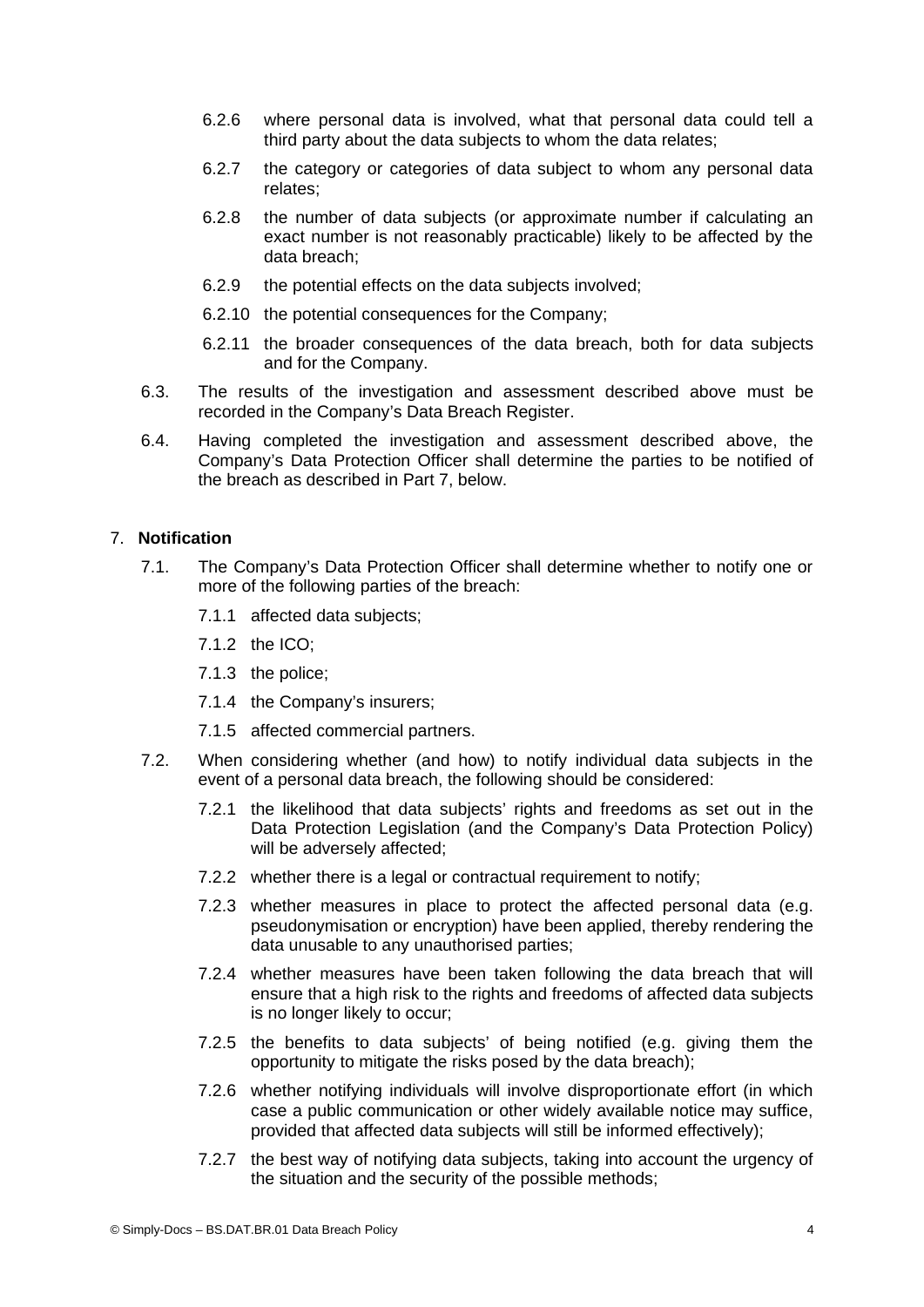- 7.2.8 any special considerations applicable to certain categories of data subject (e.g. children or vulnerable people);
- 7.2.9 the information that should be provided to affected data subjects;
- 7.2.10 how to make it easy for affected data subjects to contact the Company to find out more about the data breach;
- 7.2.11 further assistance that the Company should provide to the affected data subjects, where appropriate;
- 7.2.12 the risks of over-notifying not all data breaches require notification and excessive notification may result in disproportionate work and numbers of enquiries from individuals.
- 7.3. When individual data subjects are to be informed of a data breach, those individuals must be informed of the breach without undue delay. Individuals shall be provided with the following information:
	- 7.3.1 a user-friendly description of the data breach, including how and when it occurred, the personal data involved, and the likely consequences;
	- 7.3.2 clear and specific advice, where relevant, on the steps individuals can take to protect themselves;
	- 7.3.3 a description of the measures taken (or proposed to be taken) to address the data breach including, where relevant, measures taken to mitigate any possible adverse effects;
	- 7.3.4 contact details for the Company's Data Protection Officer from whom affected individuals can obtain further information about the data breach.
- 7.4. When considering whether (and how) to notify the ICO of a data breach, the following should be considered:
	- 7.4.1 the risk and potential harm to data subjects, their rights, and freedoms  $$ harm can include (but is not limited to) financial harm, physical harm, loss of control over personal data, discrimination, identity theft or fraud, damage to reputation, and emotional distress;
	- 7.4.2 the volume of personal data involved the ICO should be notified if a large volume of data is involved and there is a real risk of data subjects suffering harm as a result, however it may also be appropriate to notify the ICO if a smaller amount of high-risk data is involved;
	- 7.4.3 the sensitivity of the data involved the more sensitive the personal data is, the less the volume of it is relevant and if the data breach presents a significant risk of data subjects suffering substantial detriment or distress, the ICO should be notified.
- 7.5. If the ICO is to be notified of a data breach, this must be done within 72 hours of becoming aware of the breach, where feasible. This time limit applies even if complete details of the data breach are not yet available. The ICO must be provided with the following information:
	- 7.5.1 the category or categories and the approximate number of data subject whose personal data is affected by the data breach;
	- 7.5.2 the category or categories and the approximate number of personal data records involved;
	- 7.5.3 the name and contact details of the Company's Data Protection Officer from which the ICO can obtain further information about the data breach;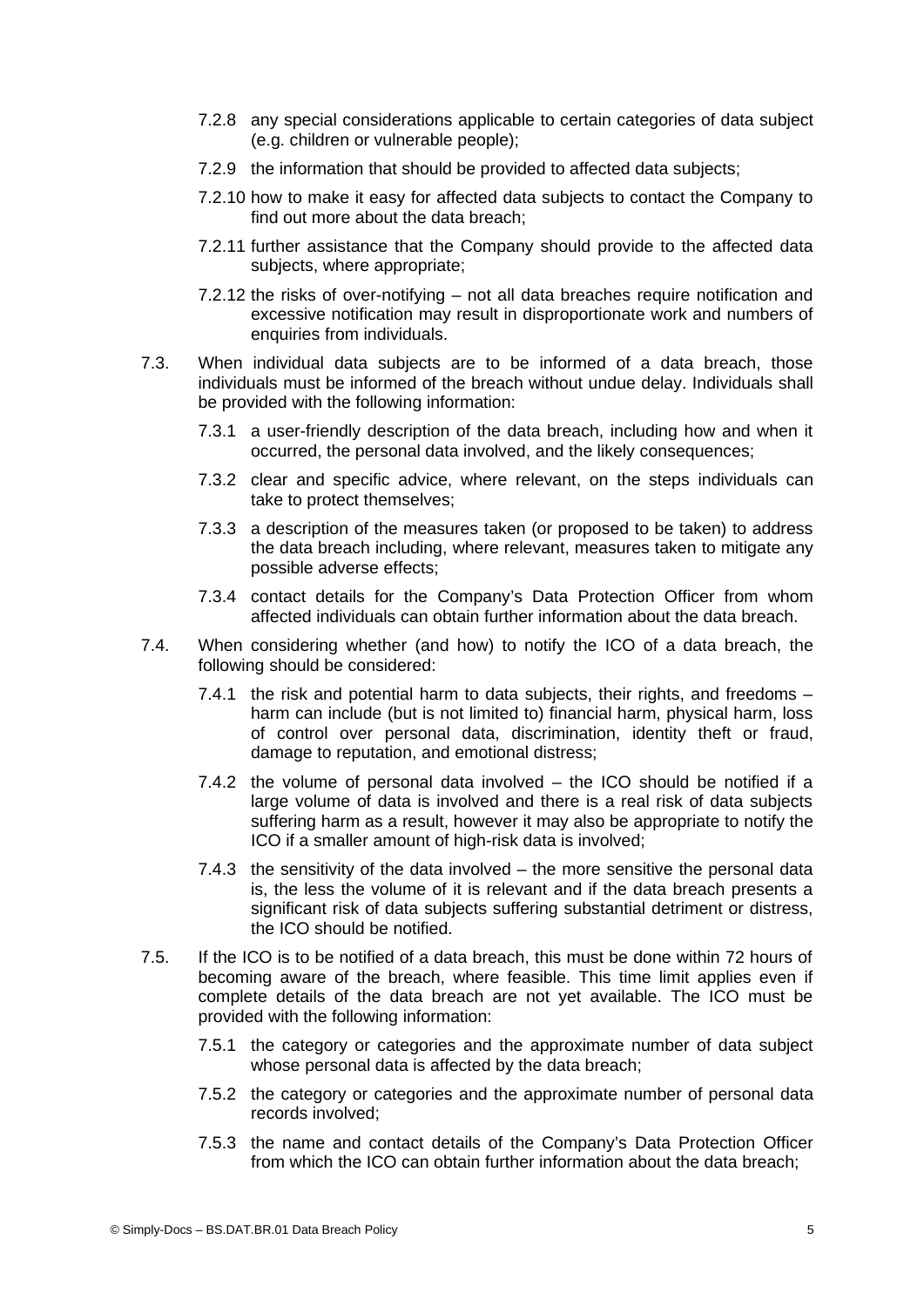- 7.5.4 a description of the likely consequences of the data breach; and
- 7.5.5 a description of the measures taken (or proposed to be taken) to address the data breach including, where relevant, measures taken to mitigate any possible adverse effects.
- 7.6. The police may have been contacted at an earlier point in the data breach procedure (see [5.2\)](#page-2-1), however further investigation may reveal that the data breach resulted from a criminal act, in which case the police should be further informed.
- 7.7. Records must be kept of all data breaches, regardless of whether notification is required. The decision-making process surrounding notification should be documented and recorded in the Company's Data Breach Register.

## 8. **Evaluation and Response**

- 8.1. When the steps set out above have been completed, the data breach has been contained, and all necessary parties notified, the Company's Data Protection Officer shall conduct a complete review of the causes of the data breach, the effectiveness of the measures taken in response, and whether any systems, policies, or procedures can be changed to prevent data breaches from occurring in the future.
- 8.2. Such reviews shall, in particular, consider the following with respect to data (and in particular, personal data) collected, held, and processed by the Company:
	- 8.2.1 where and how data is held and stored;
	- 8.2.2 the current organisational and technical security measures in place to protect data and the risks and possible weaknesses of those measures;
	- 8.2.3 the methods of data transmission for both physical and electronic data and whether or not such methods are secure;
	- 8.2.4 the level of data sharing that takes place and whether or not that level is necessary;
	- 8.2.5 whether any data protection impact assessments need to be conducted or updated;
	- 8.2.6 staff awareness and training concerning data protection.
- 8.3. Where possible improvements and/or other changes are identified, the Company's Data Protection Officer shall liaise with the relevant staff and/or departments with respect to the implementation of such improvements and/or changes.

#### 9. **Policy Review and Implementation**

- 9.1. This Policy will be updated as necessary to reflect current best practice, official guidance, and in line with current legislation.
- 9.2. This Policy shall be deemed effective as of 1st January 2022. No part of this Policy shall have retroactive effect and shall thus apply only to matters occurring on or after this date.

This Policy has been approved and authorised by: